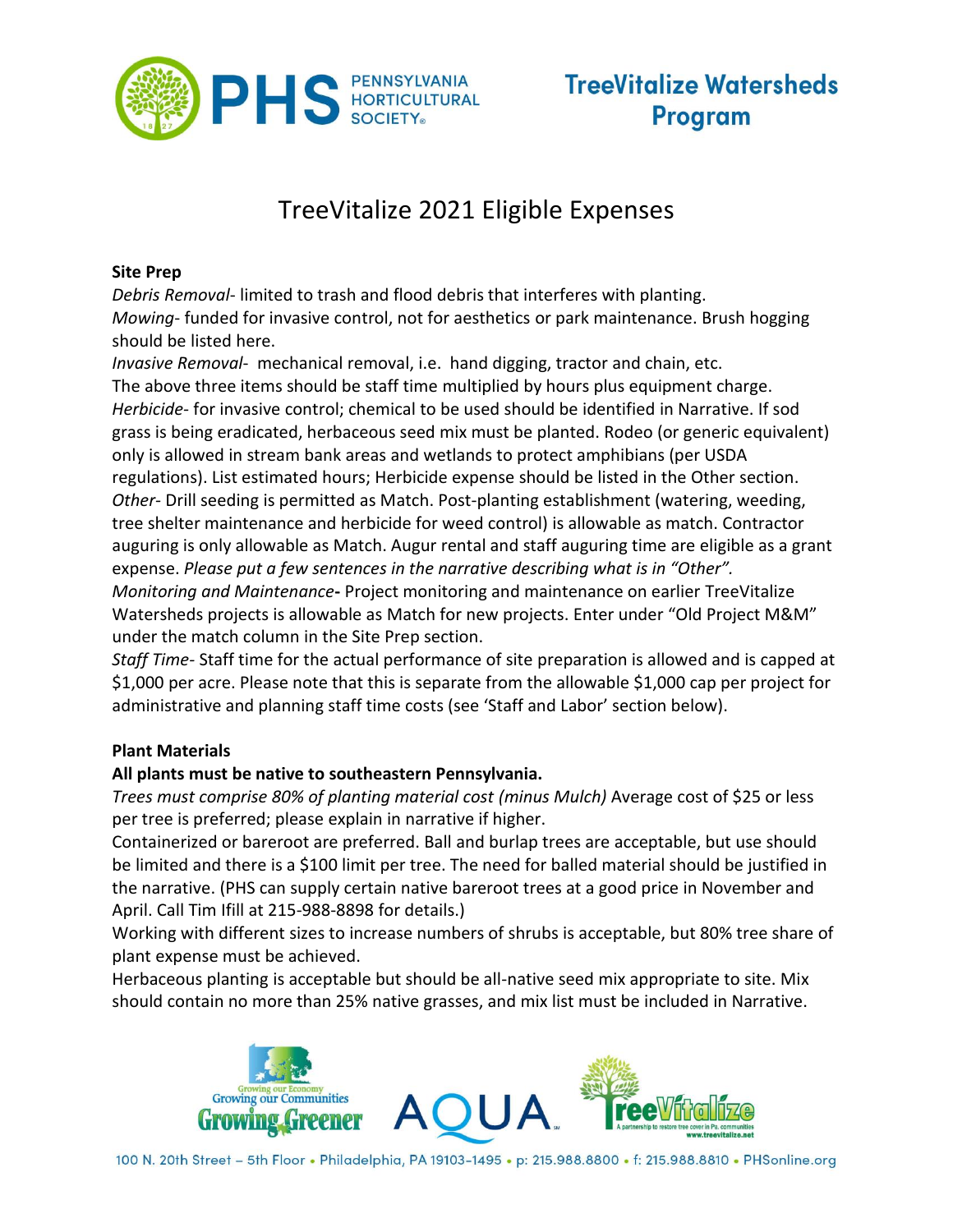

# **TreeVitalize Watersheds Program**

*Warning- some "native" seed mixes contain non-native plants- check the list for your mix! Seed providers will customize their mix (take out non-native seed) if asked.* 

Additional shrub and herbaceous plantings over the 20% non-tree plant material cost limit is acceptable only as Match but encouraged.

Plugs may only be used with a detailed plan for deer protection.

**NOTE: All woody plants must have some form of deer protection and mulch**.

### **Plant Selection Assistance**

Consult PA Natural Heritage site for lists of appropriate trees, shrubs and herbaceous plants by county and site characteristics: <http://www.naturalheritage.state.pa.us/Species.aspx> Your County Watershed Specialist is available to help you assess your site and select appropriate plants.

Remember to check seed mix list for herbaceous planting- no non-natives allowed!

### **Staff and Labor**

This budget category is **limited to nonprofit organizations** and should include project design, plant selection, ordering and receiving, volunteer recruitment and management, and administrative costs (senior management time, bookkeeping). *Reimbursement for staff time for project administration and management is limited to \$1000 per project*; additional staff time should be listed as Match. Staff time must be documented with time sheets from the organization.

Staff time doing Site Prep can be listed under Site Prep, as either Match or Grant Request. Staff time devoted to Site Prep should be included in the Site Prep cost category. **No more than \$1000 of staff time per acre treated may be reimbursed (under Site Prep – see above).** Additional time should be listed as Match.

### **Other**

*Contracted Services*- consultant costs shall be no more than \$1000 and justified in the Narrative.

*Volunteer Labor*- Enter the total number of volunteer hours, and the spreadsheet will automatically calculate your match using the PA volunteer rate (\$25.41/hour). Volunteer time must be documented with Volunteer signup sheets, which should include name, sign-in time and sign-out time, and hours worked. Please total the hours on each sheet. Volunteer Log Forms can be found under "Resources" on the TreeVitalize Watersheds Grant Program website: https://phsonline.org/programs/plant-one-million/treevitalize-watersheds-grant-program/ *Supplies*- list all non-plant supplies, including herbicide used in Site Prep.

*Mileage*- allowed for plant pick up and staff travel to and from the planting site.



100 N. 20th Street - 5th Floor . Philadelphia, PA 19103-1495 . p: 215.988.8800 . f: 215.988.8810 . PHSonline.org